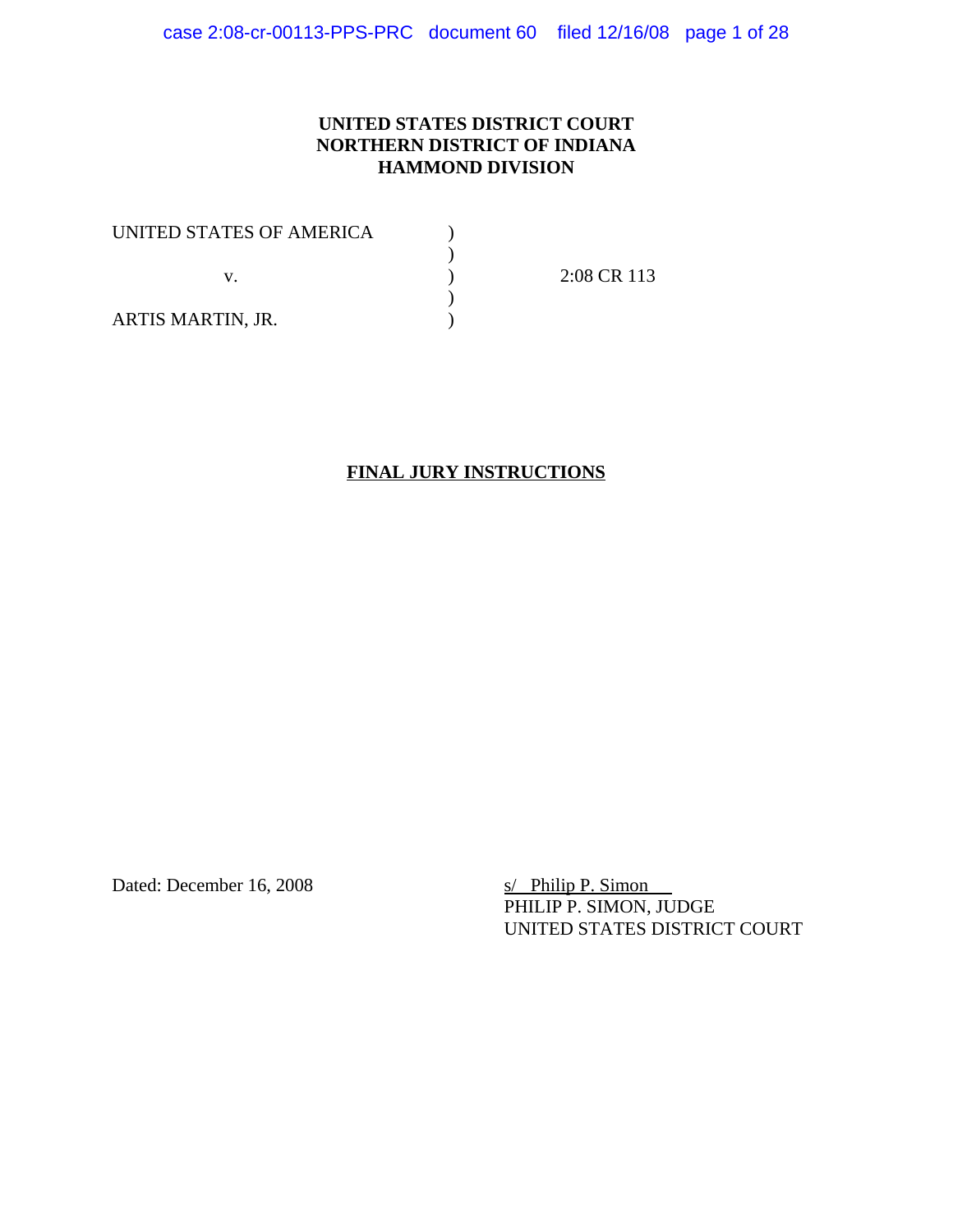## case 2:08-cr-00113-PPS-PRC document 60 filed 12/16/08 page 2 of 28

INSTRUCTION NO.  $\qquad 1$ 

Members of the jury, you have seen and heard all the evidence and the arguments of the attorneys. Now I will instruct you on the law.

You have two duties as a jury. Your first duty is to decide the facts from the evidence in the case. This is your job, and yours alone.

Your second duty is to apply the law that I give you to the facts. You must follow these instructions, even if you disagree with them. Each of the instructions is important, and you must follow all of them.

Perform these duties fairly and impartially. Do not allow sympathy, prejudice, fear, or public opinion to influence you. You should not be influenced by any person's race, color, religion, national ancestry, or sex.

Nothing I say now, and nothing I said or did during the trial, is meant to indicate any opinion on my part about what the facts are or about what your verdict should be.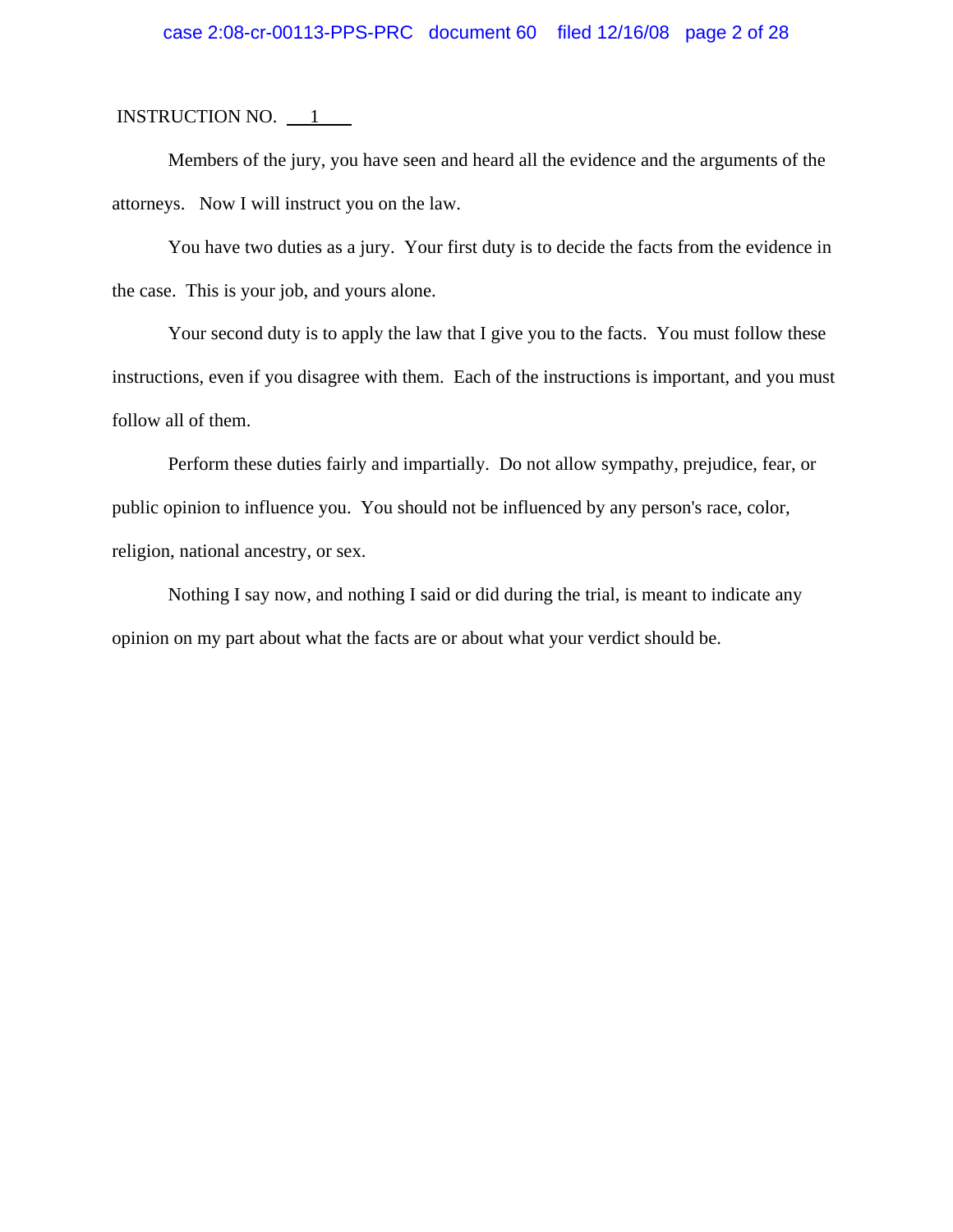# case 2:08-cr-00113-PPS-PRC document 60 filed 12/16/08 page 3 of 28

# INSTRUCTION NO.  $2$

The evidence consists of the testimony of the witnesses and the exhibits admitted in evidence.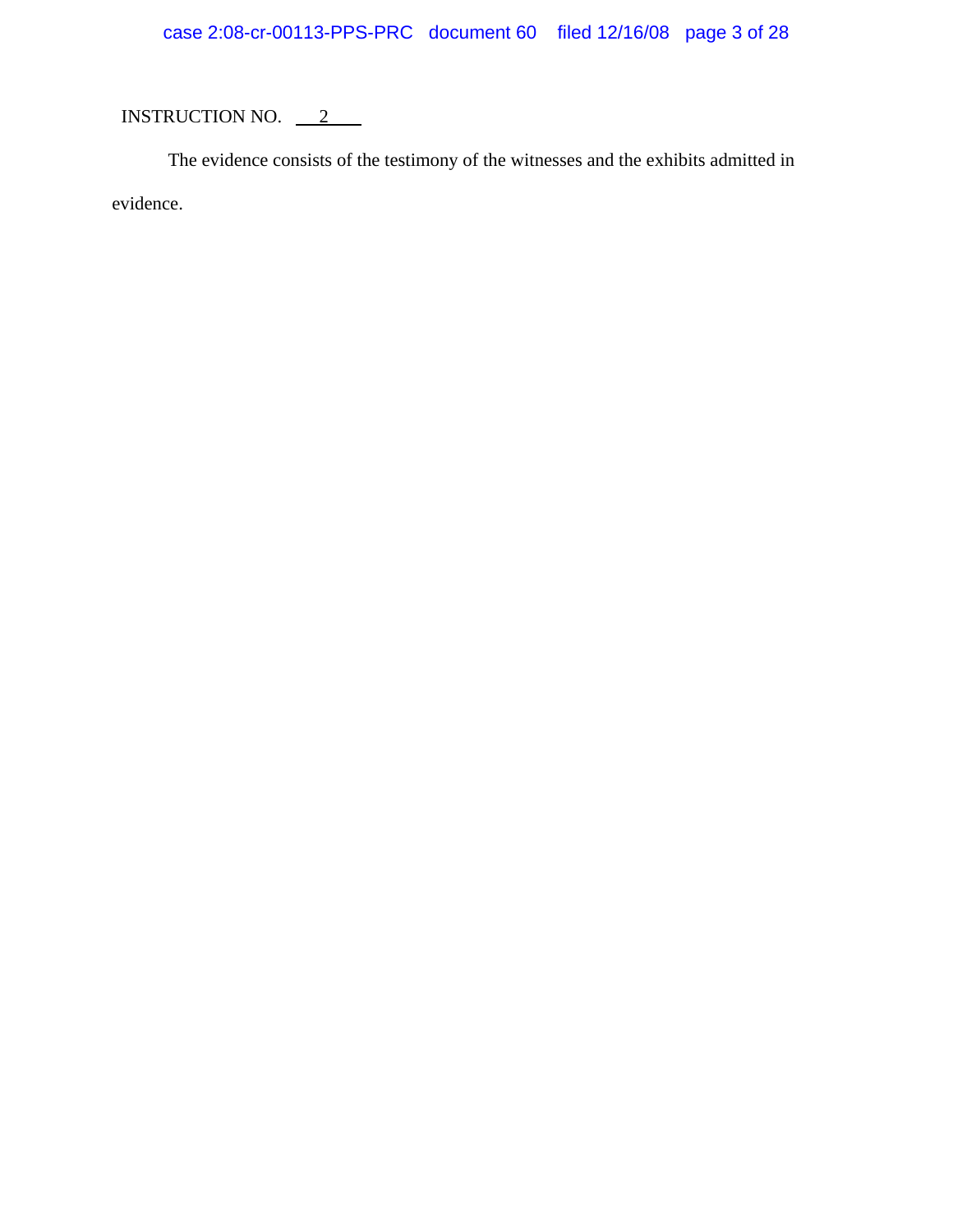You are to decide whether the testimony of each of the witnesses is truthful and accurate, in part, in whole, or not at all, as well as what weight, if any, you give to the testimony of each witness. In evaluating the testimony of any witness, you may consider, among other things:

- the witness's age;

- the witness's intelligence;

- the ability and opportunity the witness had to see, hear, or know the things that the witness testified about;

- the witness's memory;

- any interest, bias, or prejudice the witness may have;

- the manner of the witness while testifying; and

- the reasonableness of the witness's testimony in light of all the evidence in the case.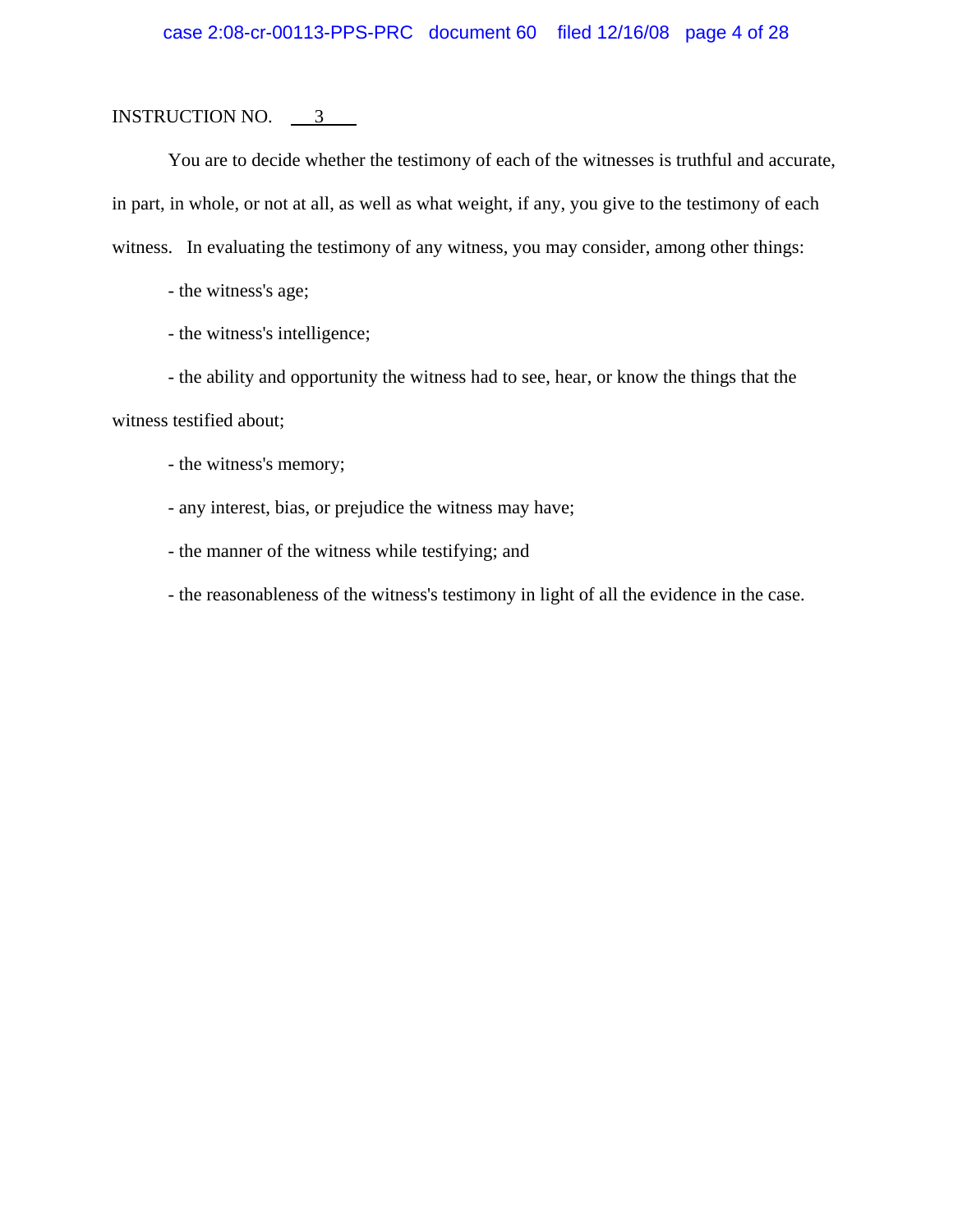## INSTRUCTION NO.  $\frac{4}{1}$

You should use common sense in weighing the evidence and consider the evidence in light of your own observations in life. In our lives, we often look at one fact and conclude from it that another fact exists. In law we call this "inference." A jury is allowed to make reasonable inferences. Any inferences you make must be reasonable and must be based on the evidence in the case.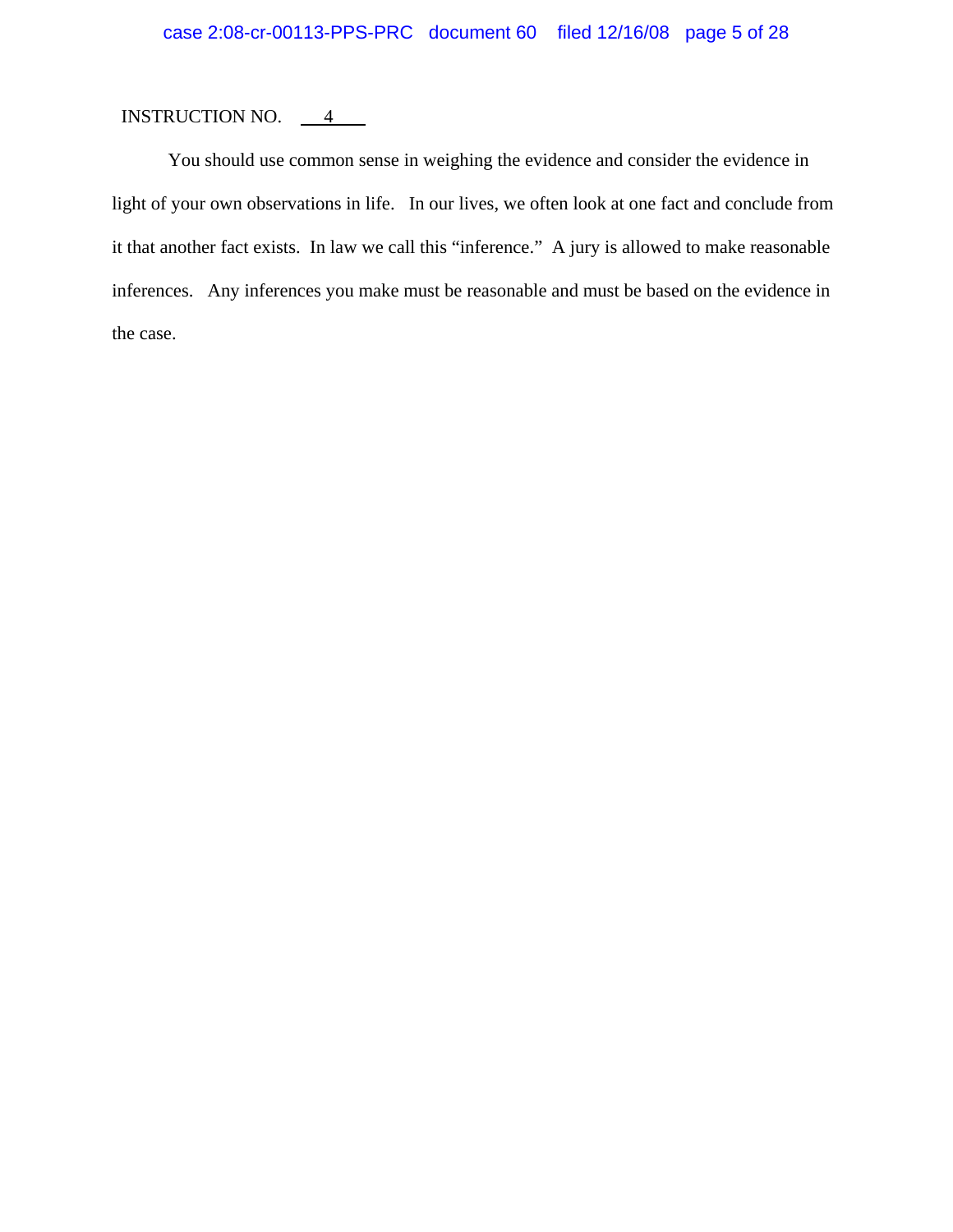#### INSTRUCTION NO.  $\frac{5}{100}$

Some of you have heard the phrases "circumstantial evidence" and "direct evidence." Direct evidence is the testimony of someone who claims to have personal knowledge of the commission of the crime which has been charged, such as an eyewitness. Circumstantial evidence is the proof of a series of facts which tend to show whether the defendant is guilty or not guilty. The law makes no distinction between the weight to be given either direct or circumstantial evidence. You should decide how much weight to give to any evidence. All the evidence in the case, including the circumstantial evidence, should be considered by you in reaching your verdict.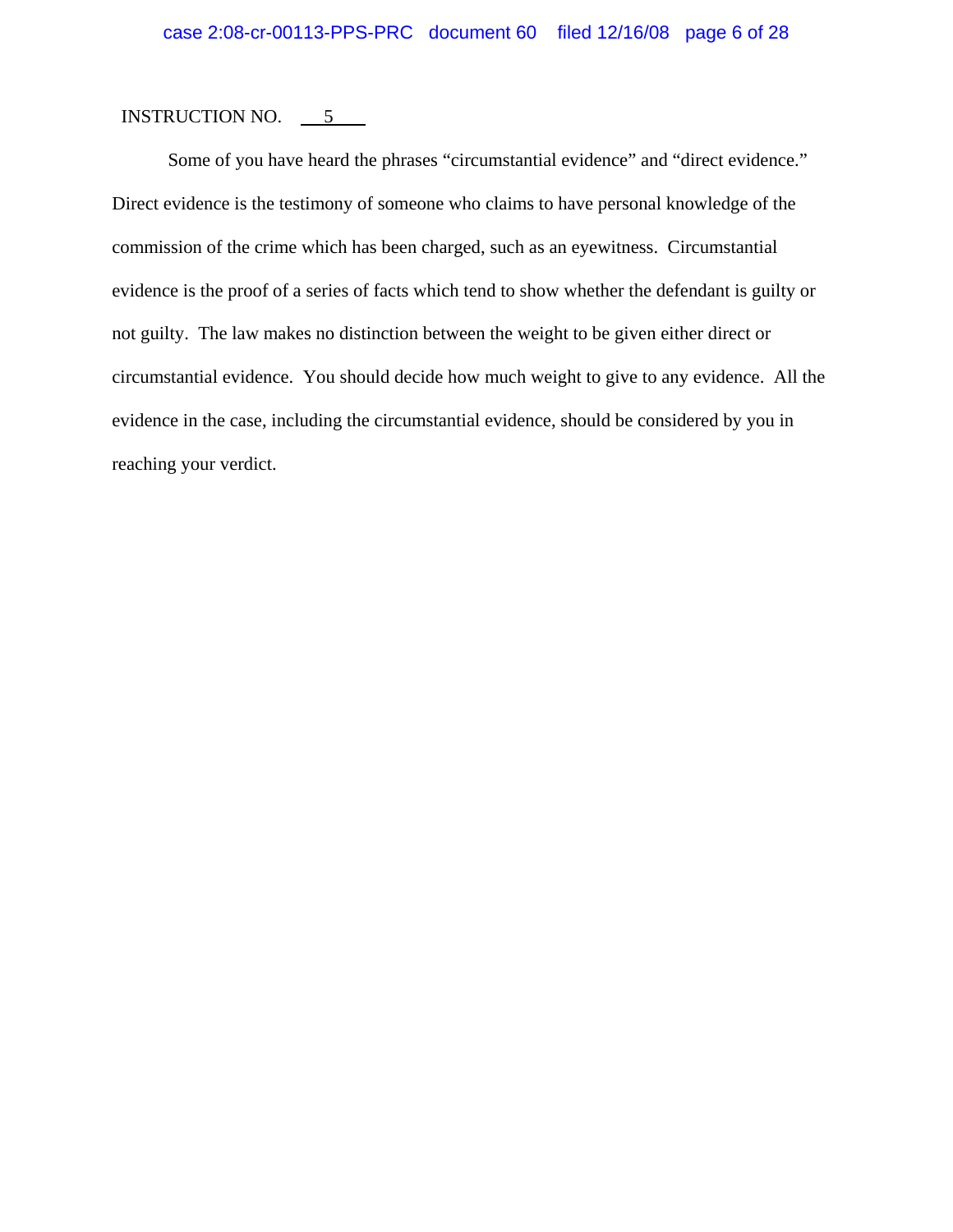INSTRUCTION NO.  $6 \qquad$ 

Certain things are not evidence. I will list them for you:

First, any testimony or exhibits that I struck from the record, or that I told you to disregard, is not evidence and must not be considered.

Second, anything that you may have seen or heard outside the courtroom is not evidence and must be entirely disregarded. This includes any press, radio, or television reports you may have seen or heard. Such reports are not evidence and your verdict must not be influenced in any way by such publicity.

Third, questions and objections by the lawyers are not evidence. Attorneys have a duty to object when they believe a question is improper. You should not be influenced by any objection or by my ruling on it.

Fourth, the lawyers' statements to you are not evidence. The purpose of these statements is to discuss the issues and the evidence. If the evidence as you remember it differs from what the lawyers said, your memory is what counts.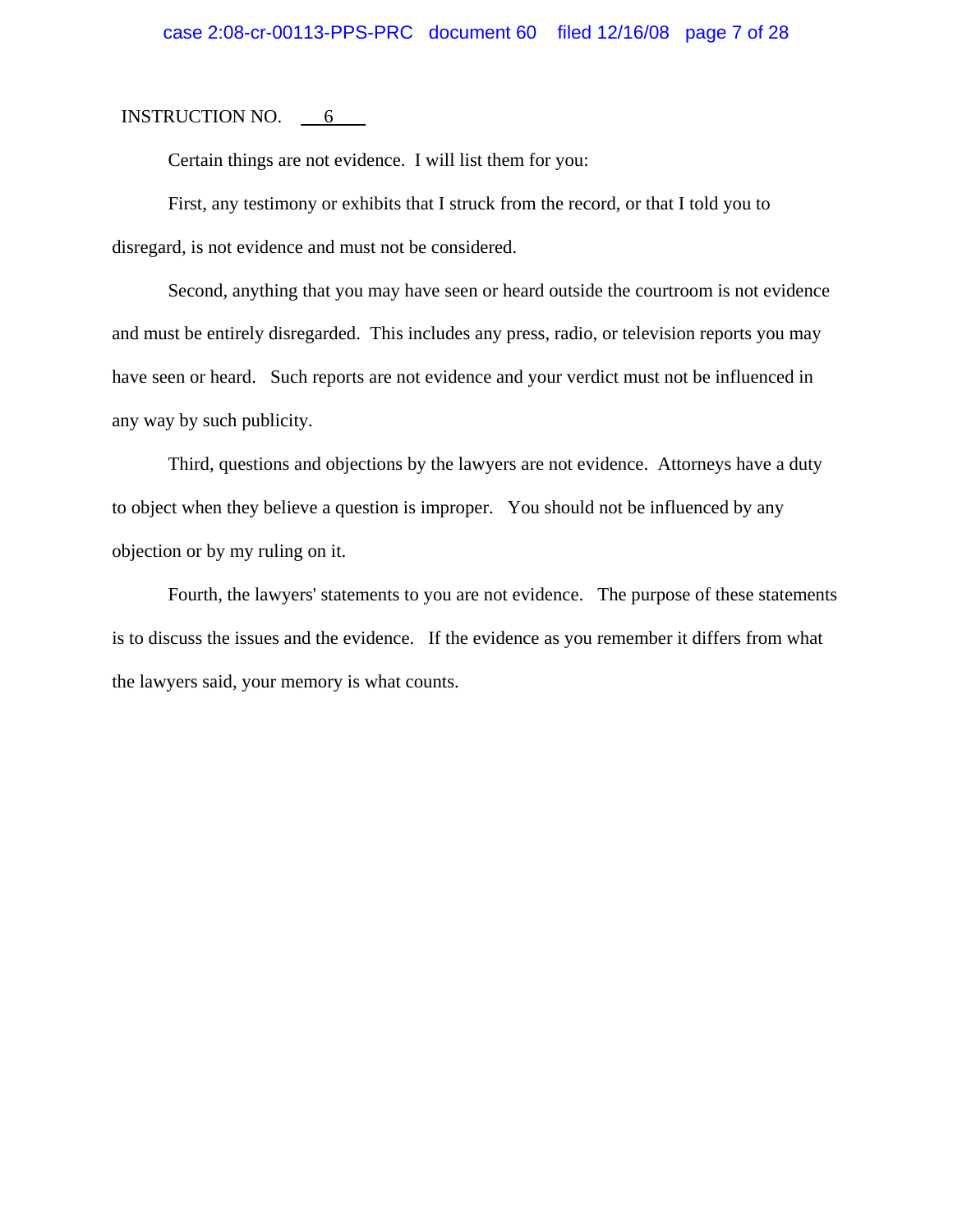You have heard evidence that, before the trial, a witness made a statement that may be inconsistent with the witness's testimony here in court. If you find that it is inconsistent, you may consider the earlier statement only in deciding the truthfulness and accuracy of that witness's testimony in this trial.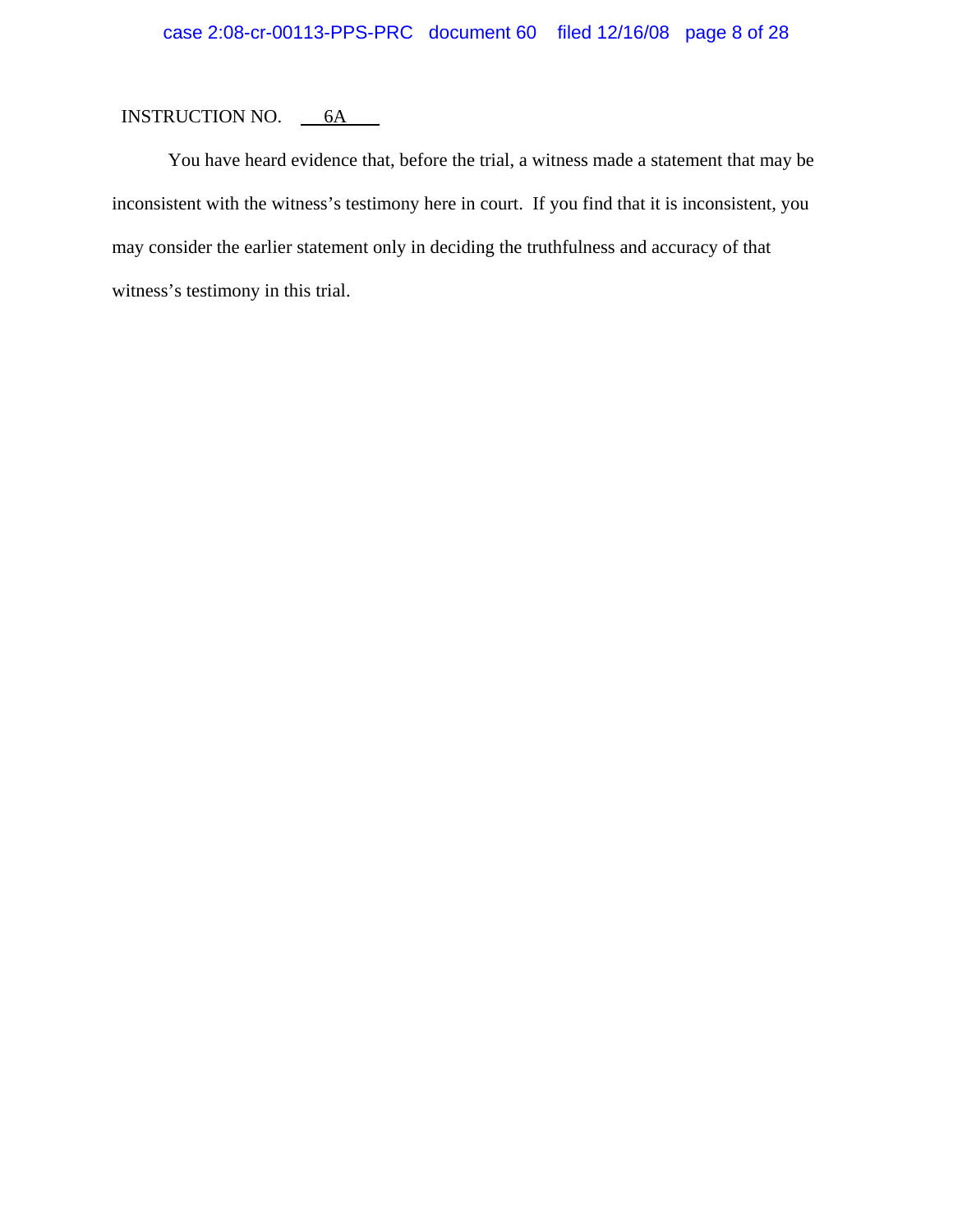The superseding indictment in this case is the formal method of accusing the defendant of an offense and placing the defendant on trial. It is not evidence against the defendant and does not create any inference of guilt.

The defendant is charged in Count 1 of the superseding indictment with the offense of possessing a firearm after having been convicted of a crime punishable by a term of imprisonment exceeding one year. The defendant is charged in Count 2 with the offense of possessing marijuana. The defendant has pleaded not guilty to these charges.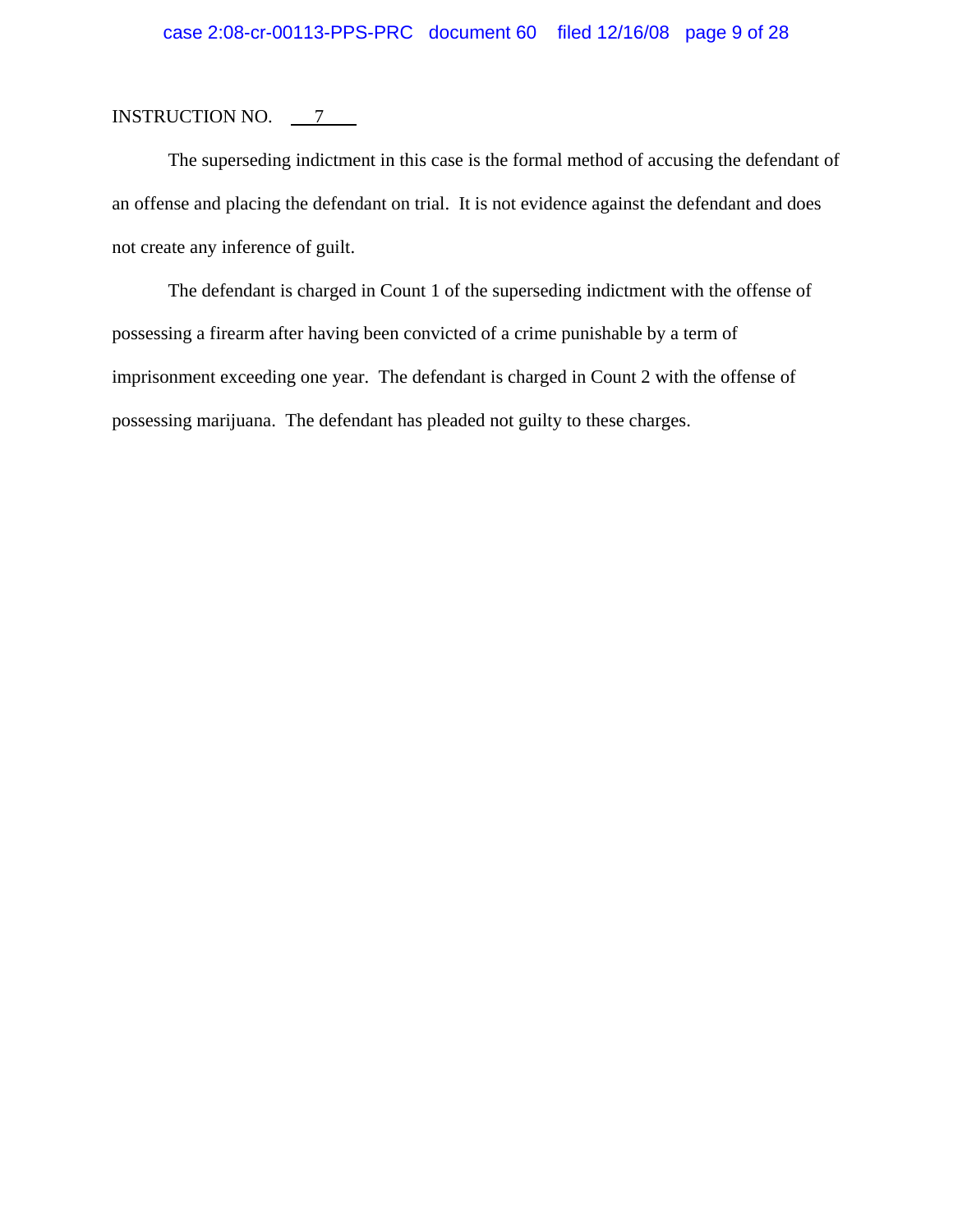It is proper for an attorney to interview any witness in preparation for trial.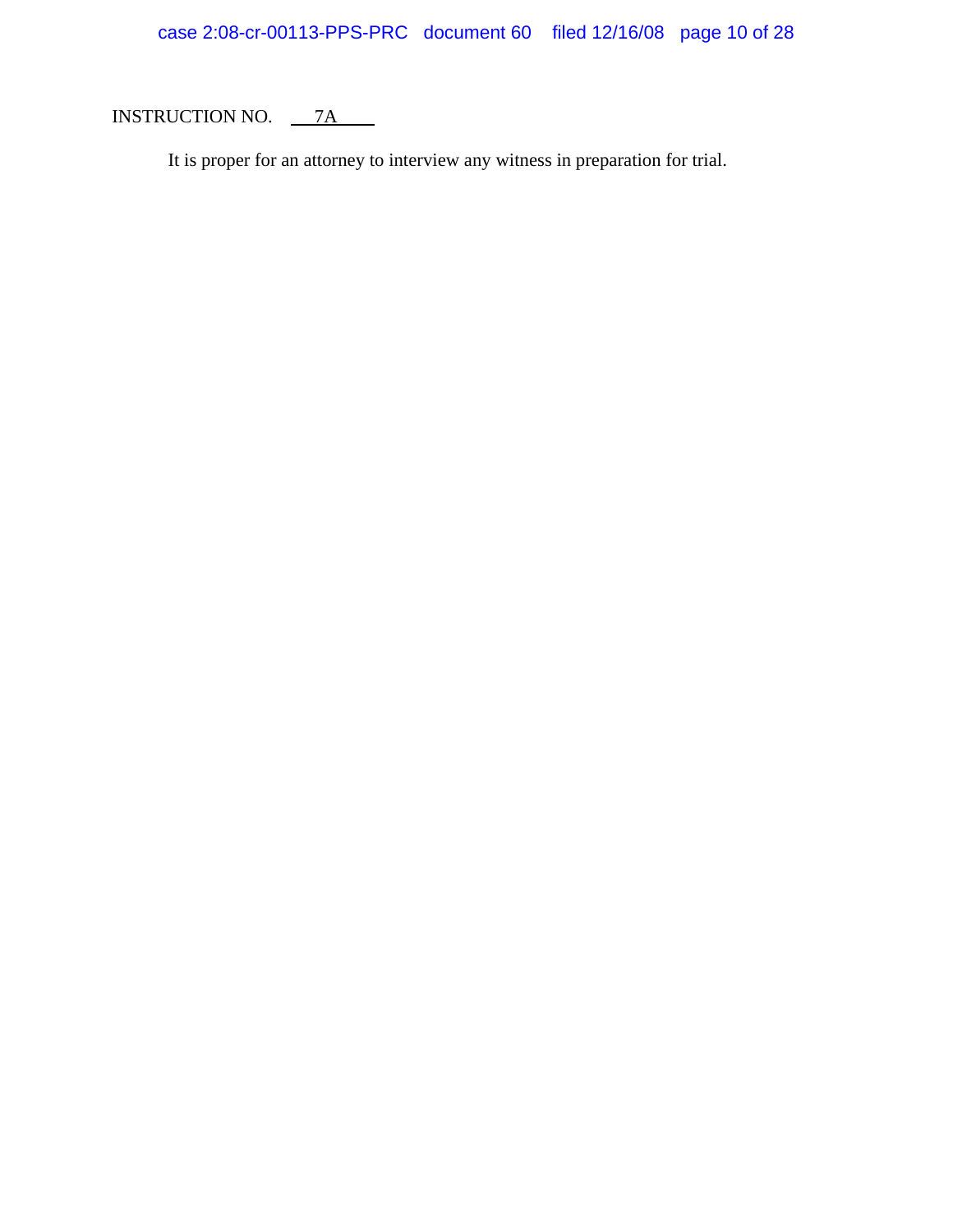#### INSTRUCTION NO.  $8 \qquad$

The defendant is presumed to be innocent of each of the charges. This presumption continues during every stage of the trial and during your deliberations on the verdict. It is not overcome unless from all the evidence in the case you are convinced beyond a reasonable doubt that the defendant is guilty as charged. The government has the burden of proving the guilt of the defendant beyond a reasonable doubt. This burden of proof stays with the government throughout the case. The defendant is never required to prove his innocence or to produce any evidence at all.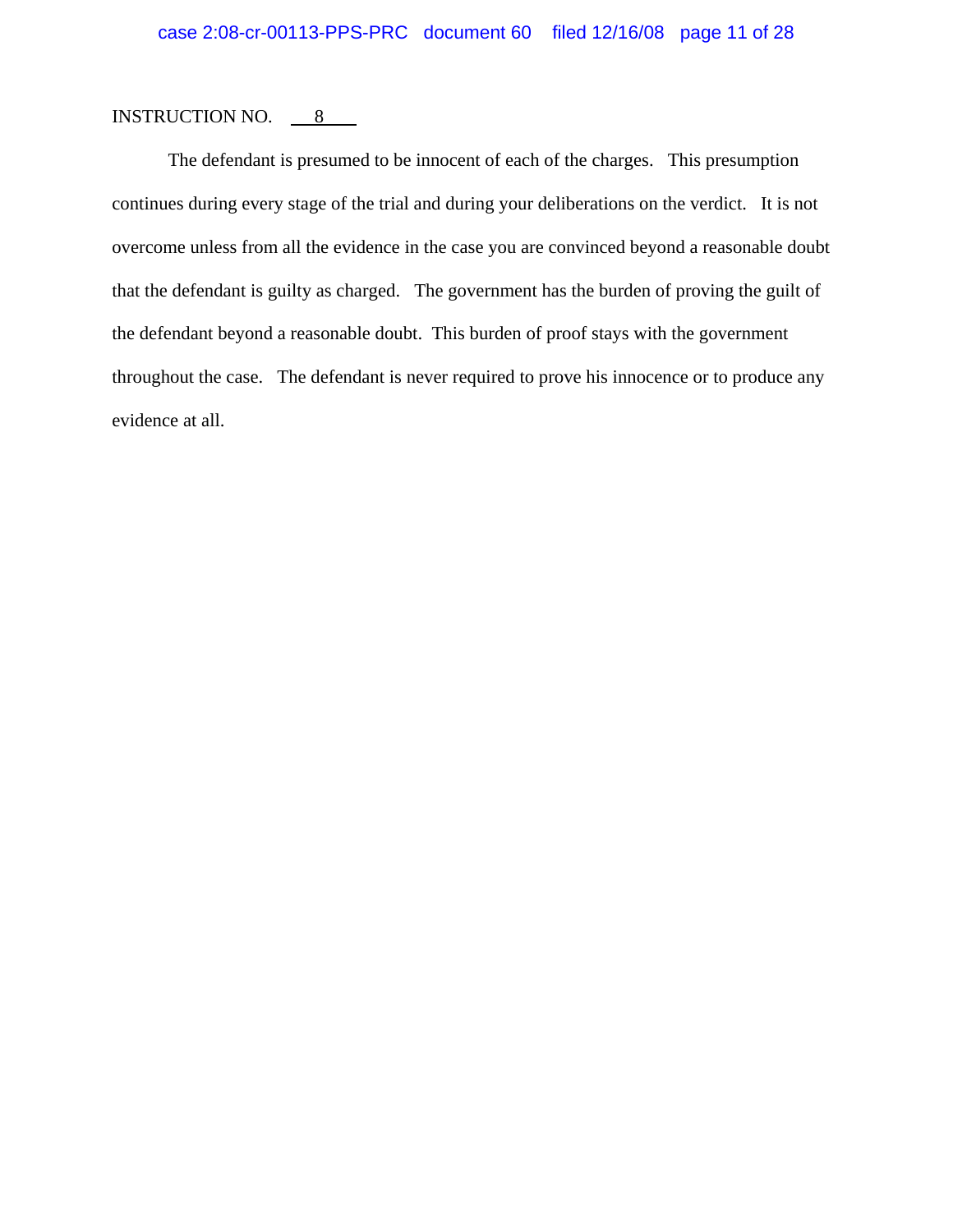# case 2:08-cr-00113-PPS-PRC document 60 filed 12/16/08 page 12 of 28

# INSTRUCTION NO.  $9$

The defendant has an absolute right not to testify. The fact that the defendant did not testify should not be considered by you in any way in arriving at your verdict.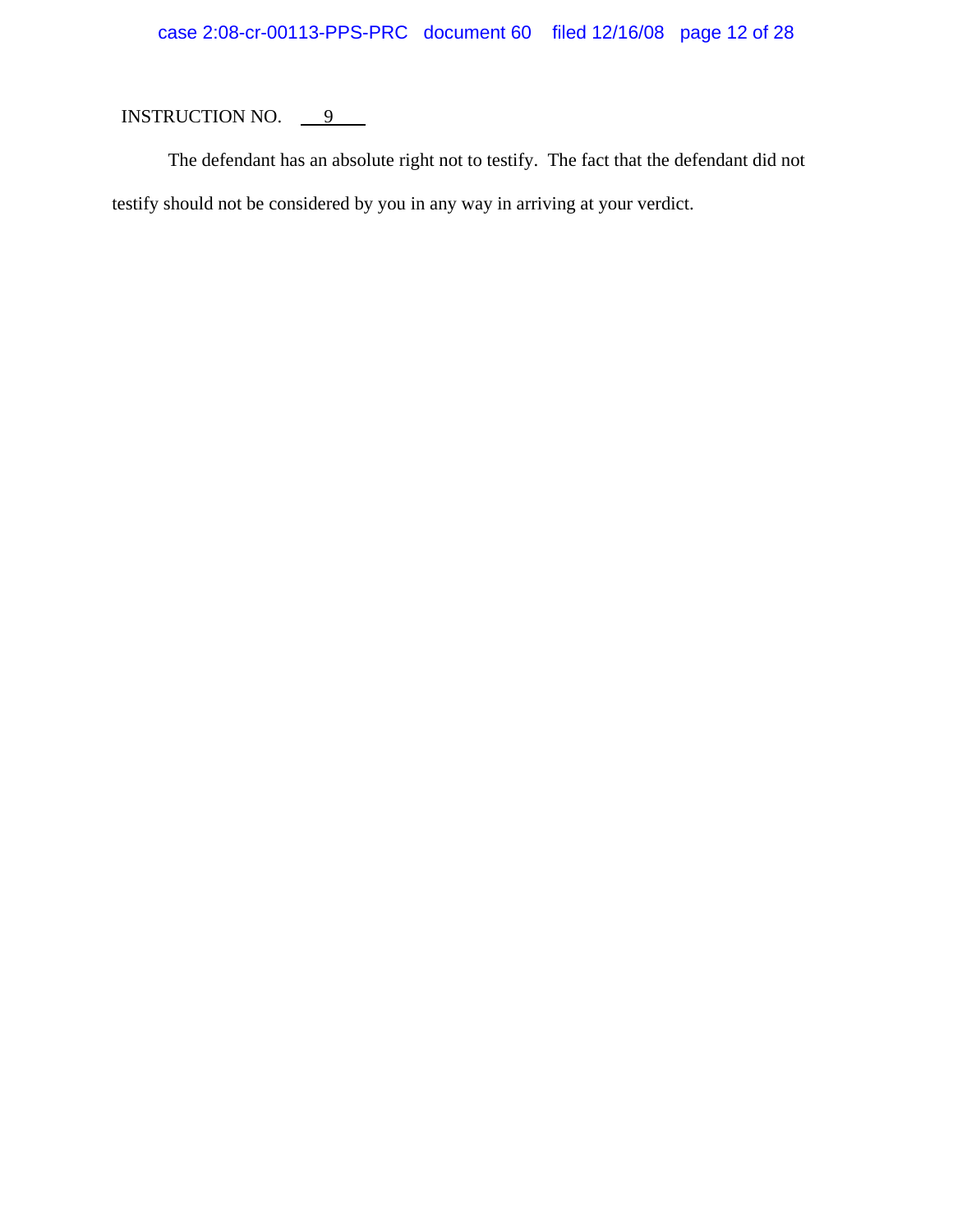You have received evidence of statements said to be made by the defendant to a number of witnesses in this case. You must decide whether the defendant did in fact make the statements. If you find that the defendant did make the statements, then you must decide what weight, if any, you feel the statements deserve. In making this decision, you should consider all matters in evidence having to do with the statements, including those concerning the defendant himself and the circumstances under which the statements were made.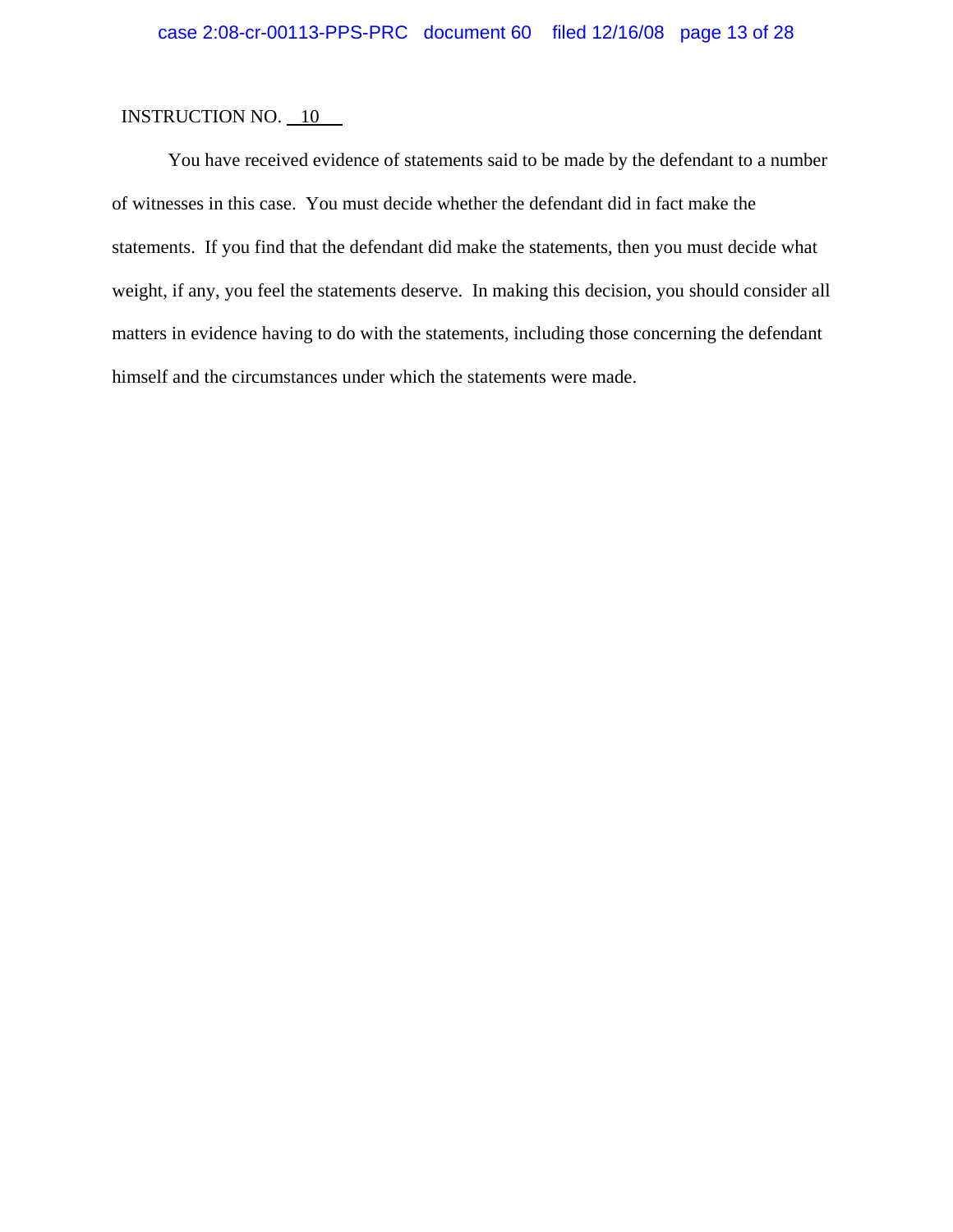You have heard witnesses give opinions about matters requiring special knowledge or skill. You should judge this testimony in the same way that you judge the testimony of any other witness. The fact that such a person has given an opinion does not mean that you are required to accept it. Give the testimony whatever weight you think it deserves, considering the reasons given for the opinion, the witness' qualifications, and all of the other evidence in the case.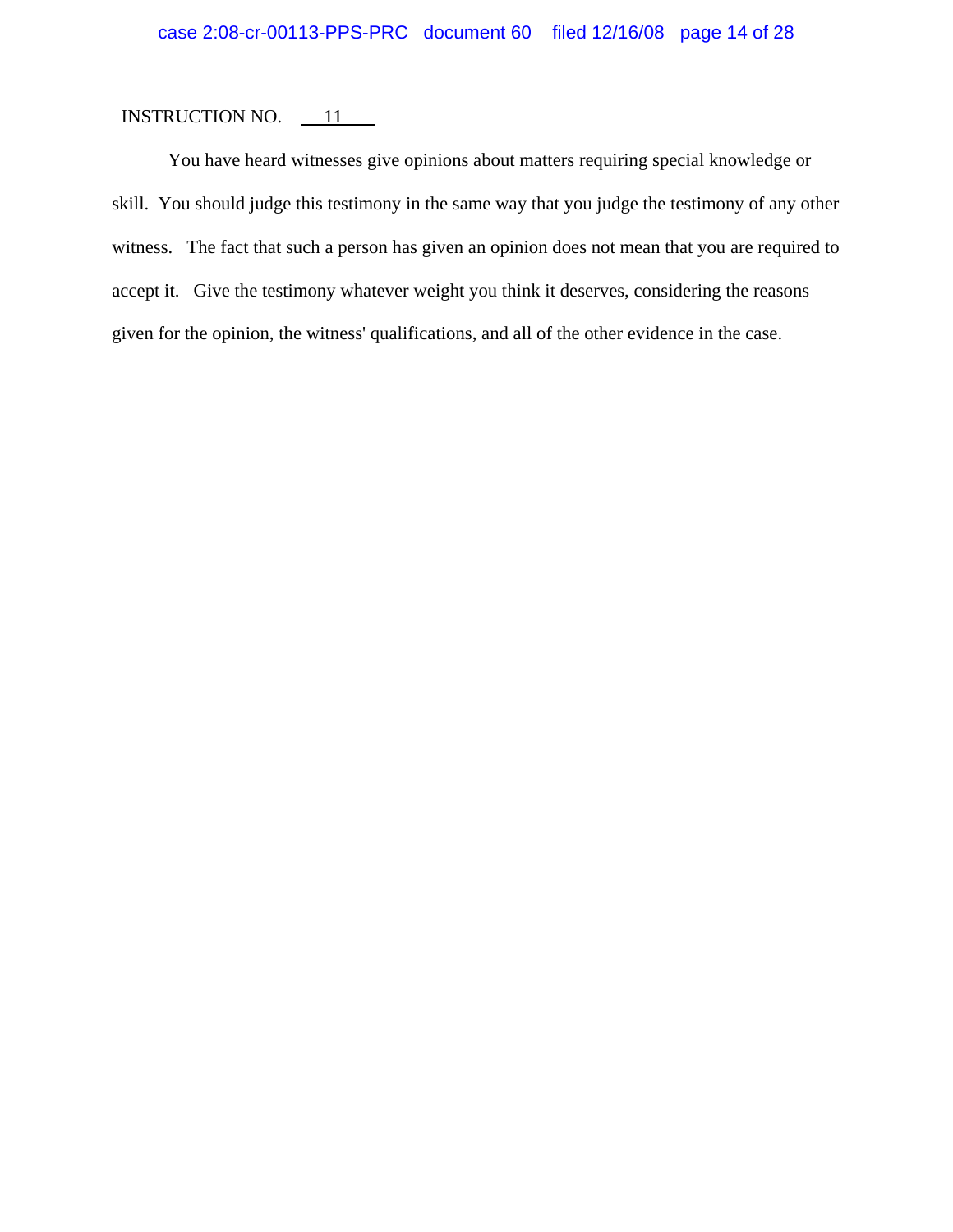## case 2:08-cr-00113-PPS-PRC document 60 filed 12/16/08 page 15 of 28

INSTRUCTION NO.  $\qquad 12$ 

Count 1 of the superseding indictment charges the defendant with possessing a firearm

after having been convicted of a crime punishable by a term of imprisonment of more than one

year.

The offense of possessing a firearm after having been convicted of a crime punishable by

a term of imprisonment of more than one year is defined by Title 18, Section  $922(g)(1)$  of the

United States Code, which provides in relevant part:

It shall be unlawful for any person . . . who had been convicted in any court of, a crime punishable by imprisonment for a term exceeding one year . . . [to] possess in or affecting commerce, any firearm[.]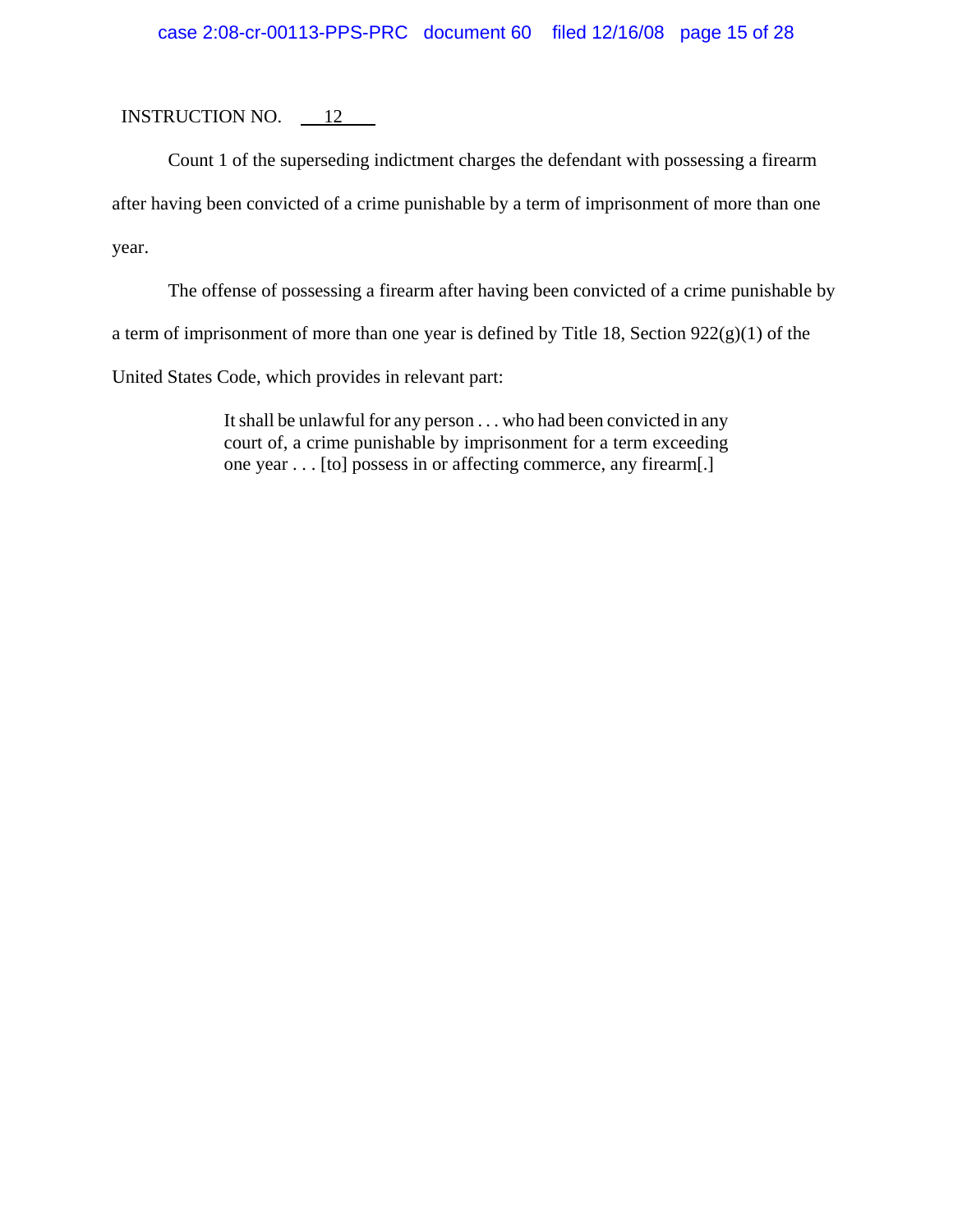## case 2:08-cr-00113-PPS-PRC document 60 filed 12/16/08 page 16 of 28

#### INSTRUCTION NO.  $13$

To sustain the charge of possessing a firearm after having been convicted of a crime punishable by a term of imprisonment of more than one year, the government must prove the following propositions:

First, that prior to July 2, 2008, the defendant had been convicted of a crime that was punishable by a term of imprisonment of more than one year;

Second, that on or about July 2, 2008, the defendant knowingly possessed a firearm; and

Third, that the firearm possessed by the defendant had traveled in interstate commerce prior to the defendant's possession of it on or about that date.

If you find from your consideration of all the evidence that each of these propositions has been proved beyond a reasonable doubt, then you should find the defendant guilty.

If, on the other hand, you find from your consideration of all the evidence that any one of these propositions has not been proved beyond a reasonable doubt, then you should find the defendant not guilty.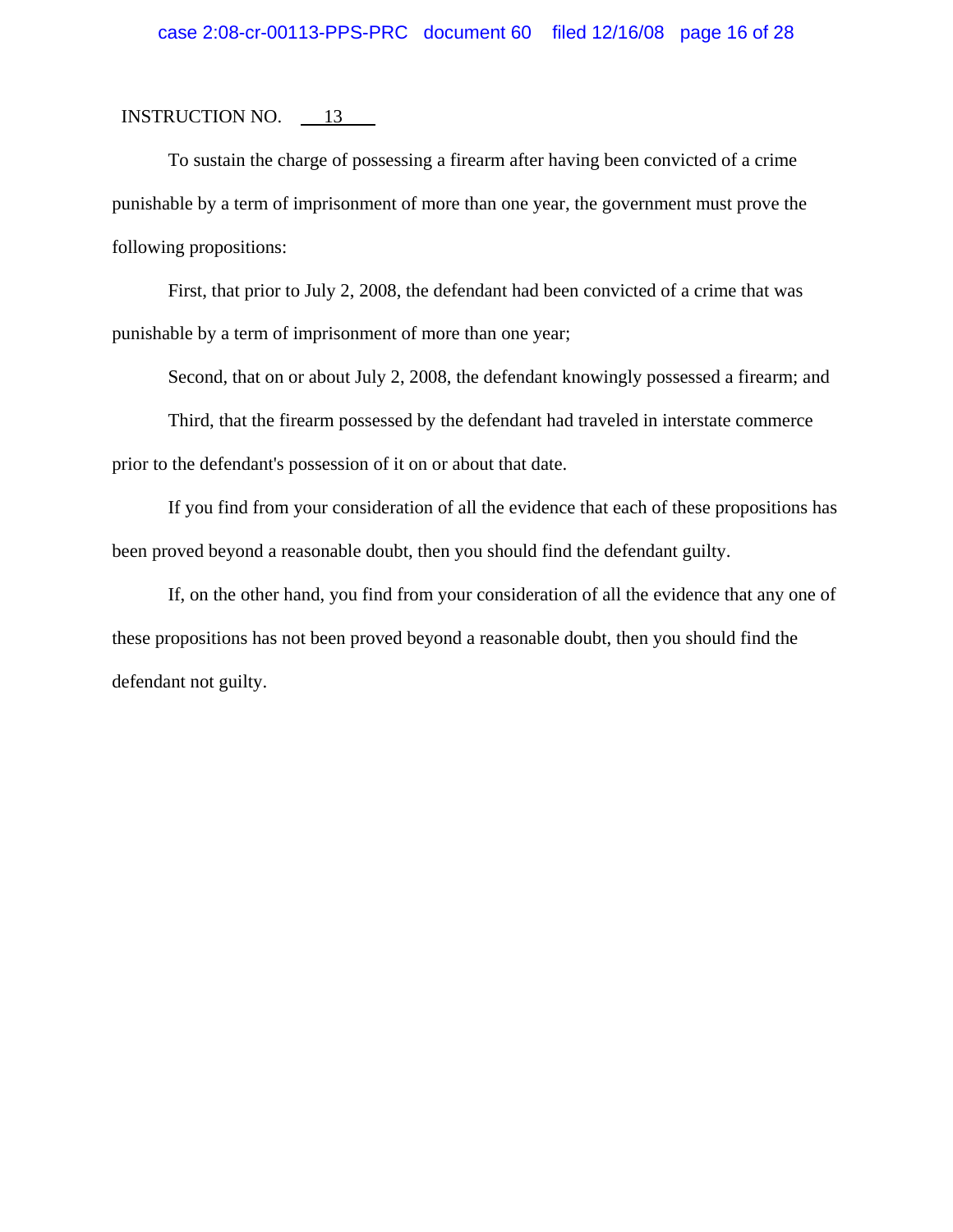Count 1 of the superseding indictment alleges that the defendant has been convicted of two specific crimes that were punishable by a term of imprisonment of more than one year. The government need not prove that each specific crime was committed by the defendant. However, the government must prove that the defendant committed at least one of the specific crimes which are alleged in that count. In order to find that the government has proved that the defendant committed a specific crime, the jury must unanimously agree on which specific crime the defendant committed.

For example, if some of you find the defendant was previously convicted of using a firearm in relation to a drug trafficking crime and the rest of you find the defendant was previously convicted of resisting law enforcement, then there is no unanimous agreement on which act has been proved. On the other hand, if all of you find the defendant was previously convicted of either offense, then there is unanimous agreement.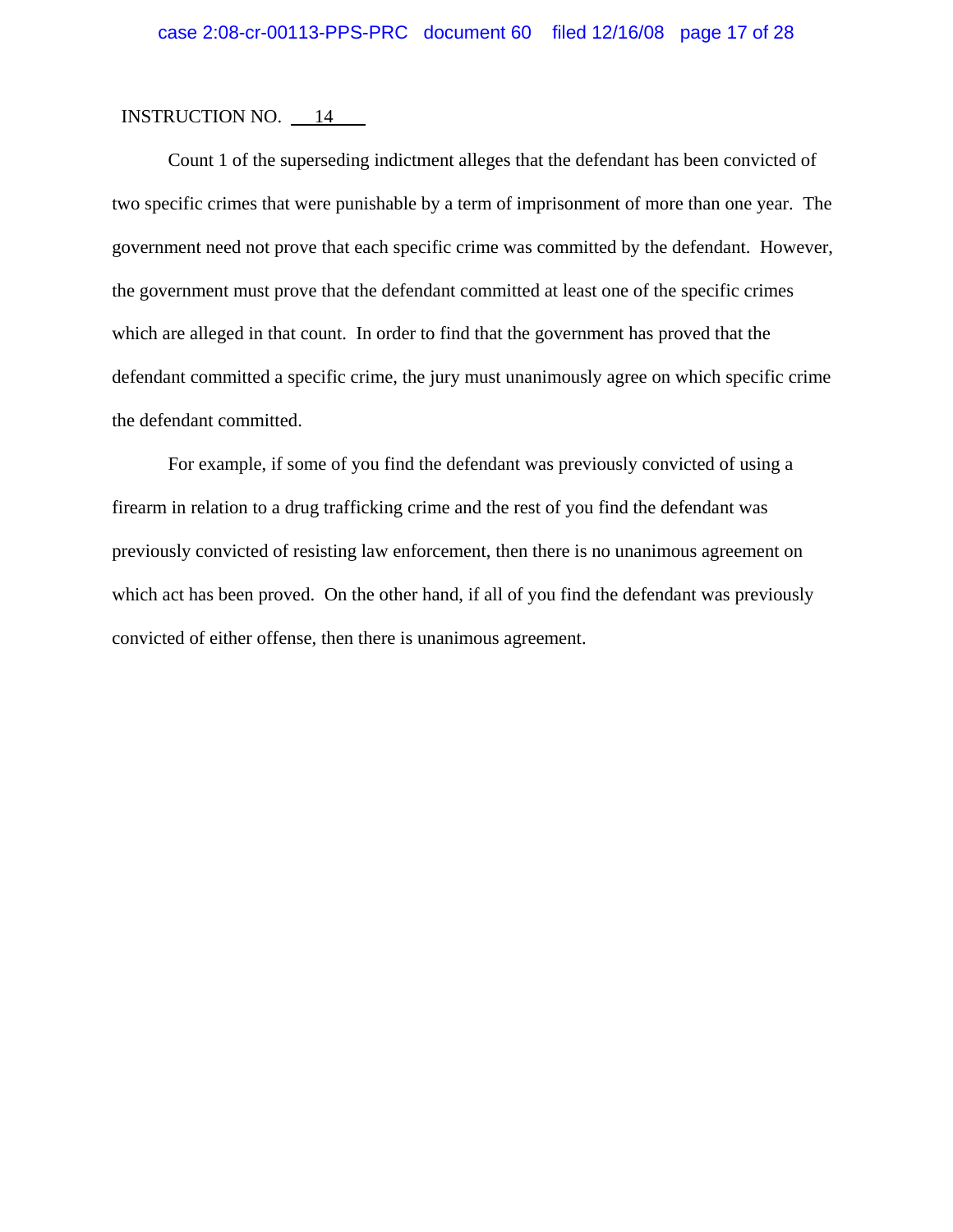# case 2:08-cr-00113-PPS-PRC document 60 filed 12/16/08 page 18 of 28

# INSTRUCTION NO. 15

You are instructed that a "firearm" is defined as any weapon which will or is designed to or may readily be converted to expel a projectile by the action of an explosive.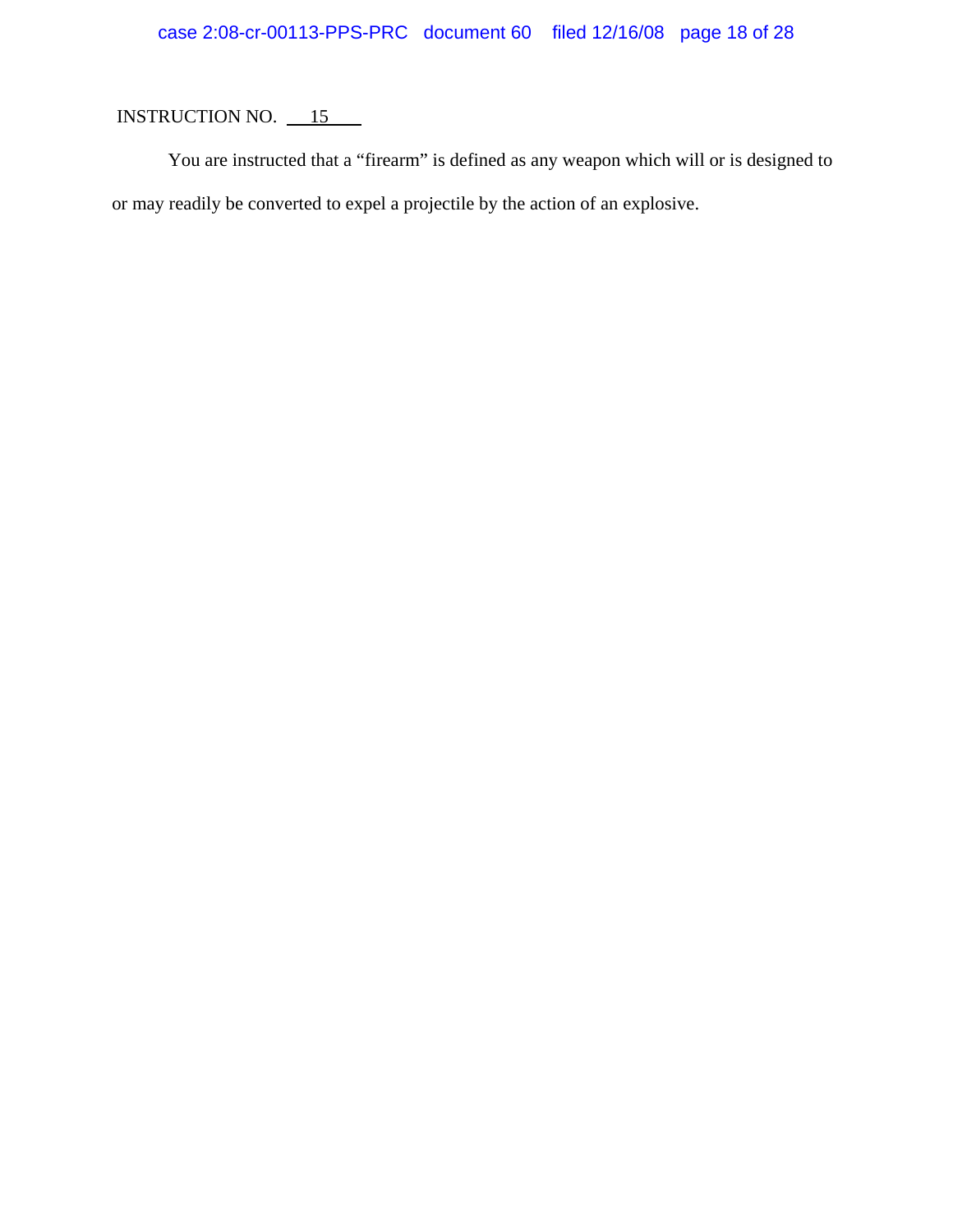Possession of an object is the ability to control it. Possession may exist even when a person is not in physical contact with the object, but knowingly has the power and intention to exercise direction or control over it, either directly or through others.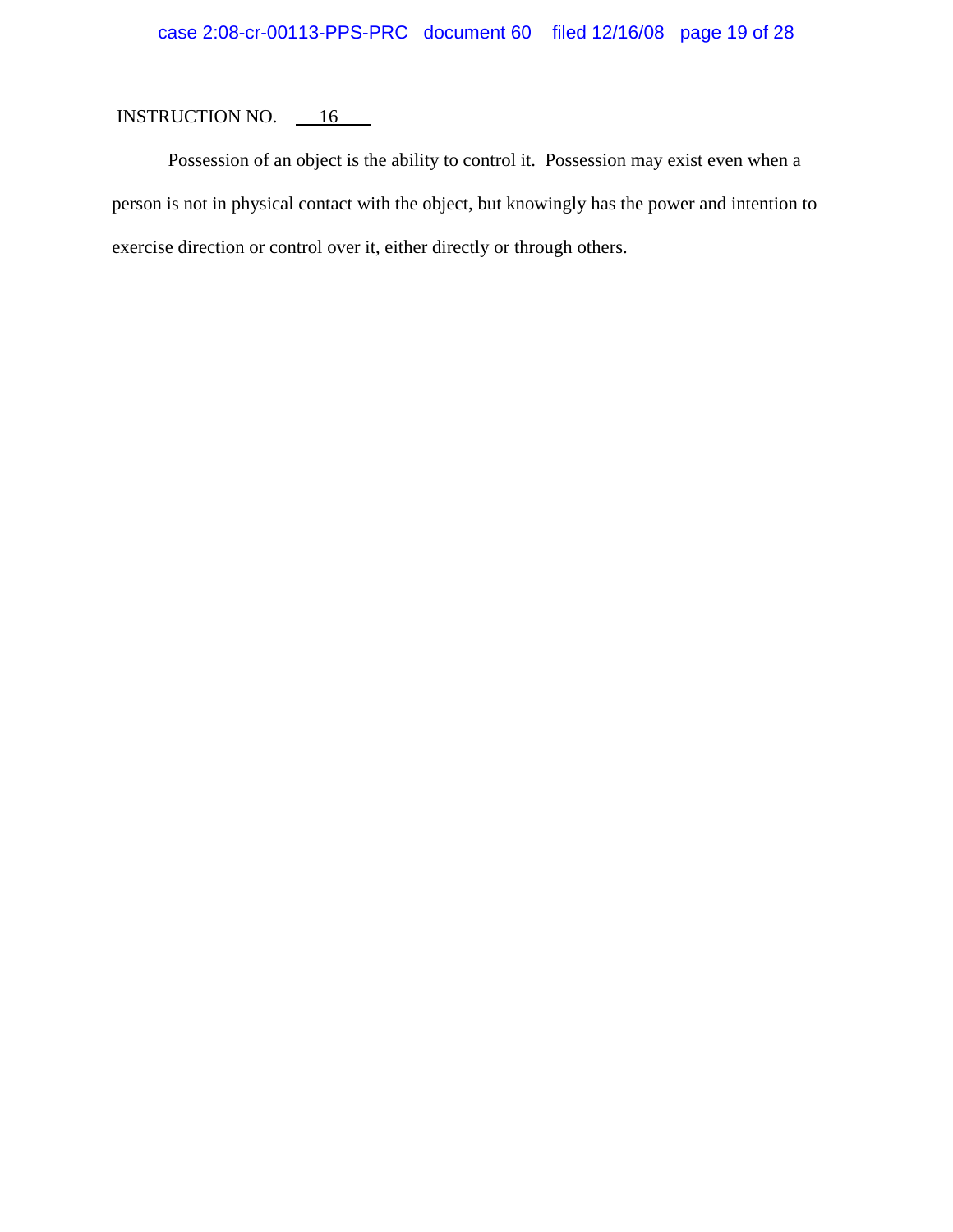# INSTRUCTION NO.  $\frac{17}{2}$

When the word "knowingly" is used in these instructions, it means that the defendant realized what he was doing and was aware of the nature of his conduct, and did not act through ignorance, mistake or accident.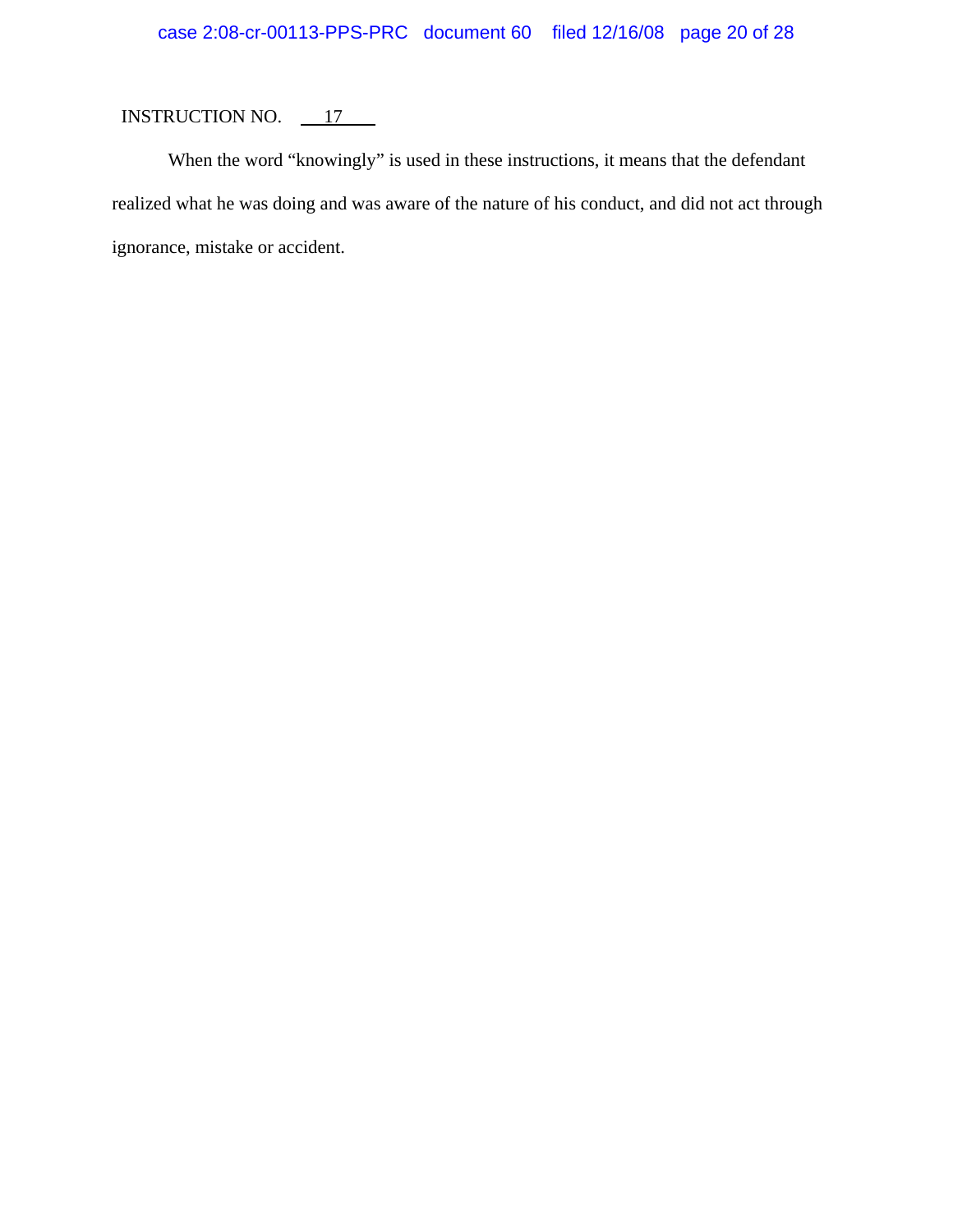A firearm has traveled in interstate commerce if it has traveled between one state and any other state or country, or across a state or national boundary line. The government need not prove how the firearm traveled in interstate commerce or that the firearm's travel was related to the defendant's possession of it or that the defendant knew the firearm had traveled in interstate commerce.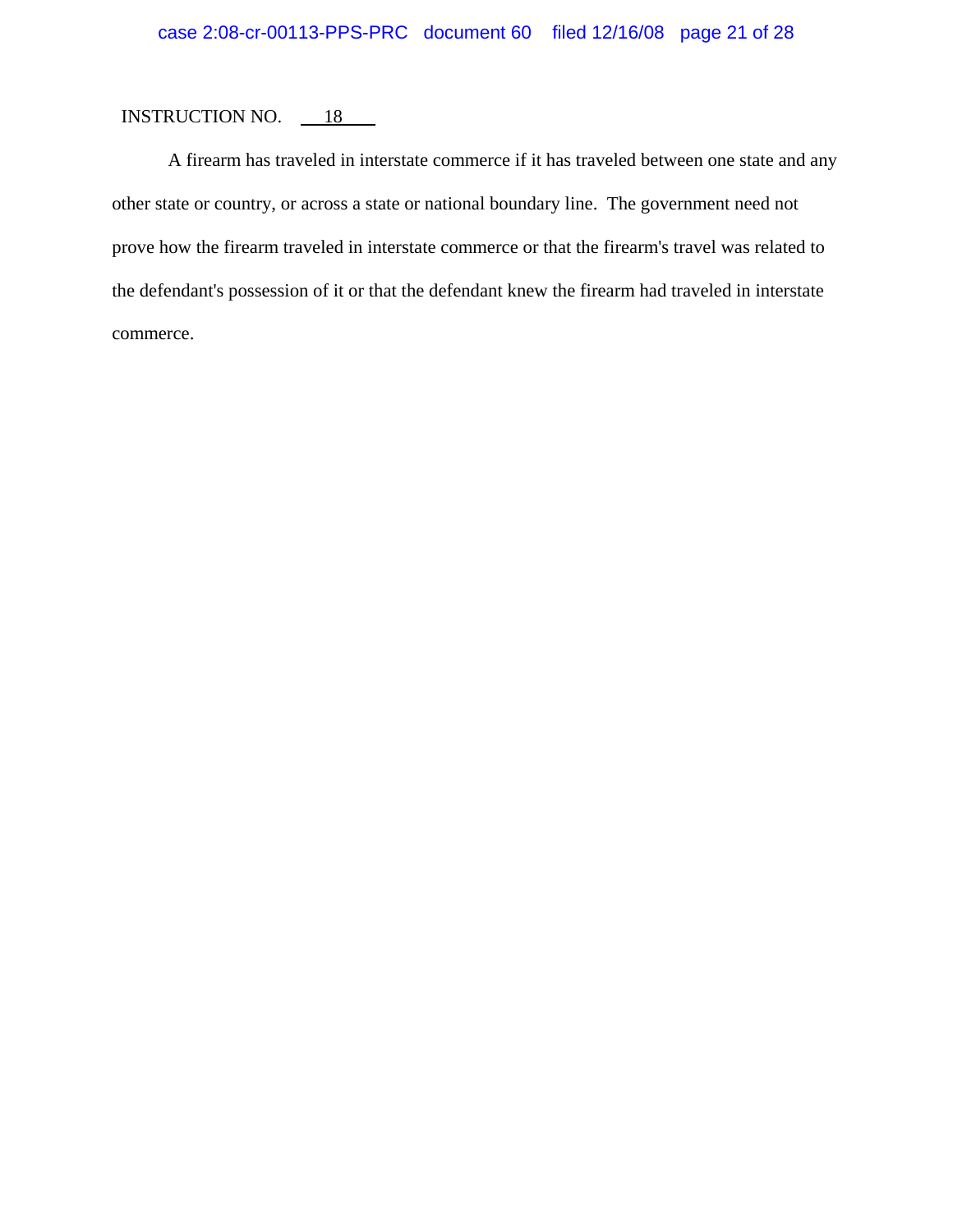## case 2:08-cr-00113-PPS-PRC document 60 filed 12/16/08 page 22 of 28

#### INSTRUCTION NO. 19

Count 2 of the superseding indictment charges the defendant with possessing marijuana. To sustain this charge, the government must prove that the defendant knowingly or intentionally possessed marijuana;

It does not matter whether the defendant knew the substance was marijuana. It is sufficient that the defendant knew that it was some kind of prohibited drug.

If you find from your consideration of all the evidence that each of these propositions has been proved beyond a reasonable doubt, then you should find the defendant guilty.

If, on the other hand, you find from your consideration of all the evidence that any one of these propositions has not been proved beyond a reasonable doubt, then you should find the defendant not guilty.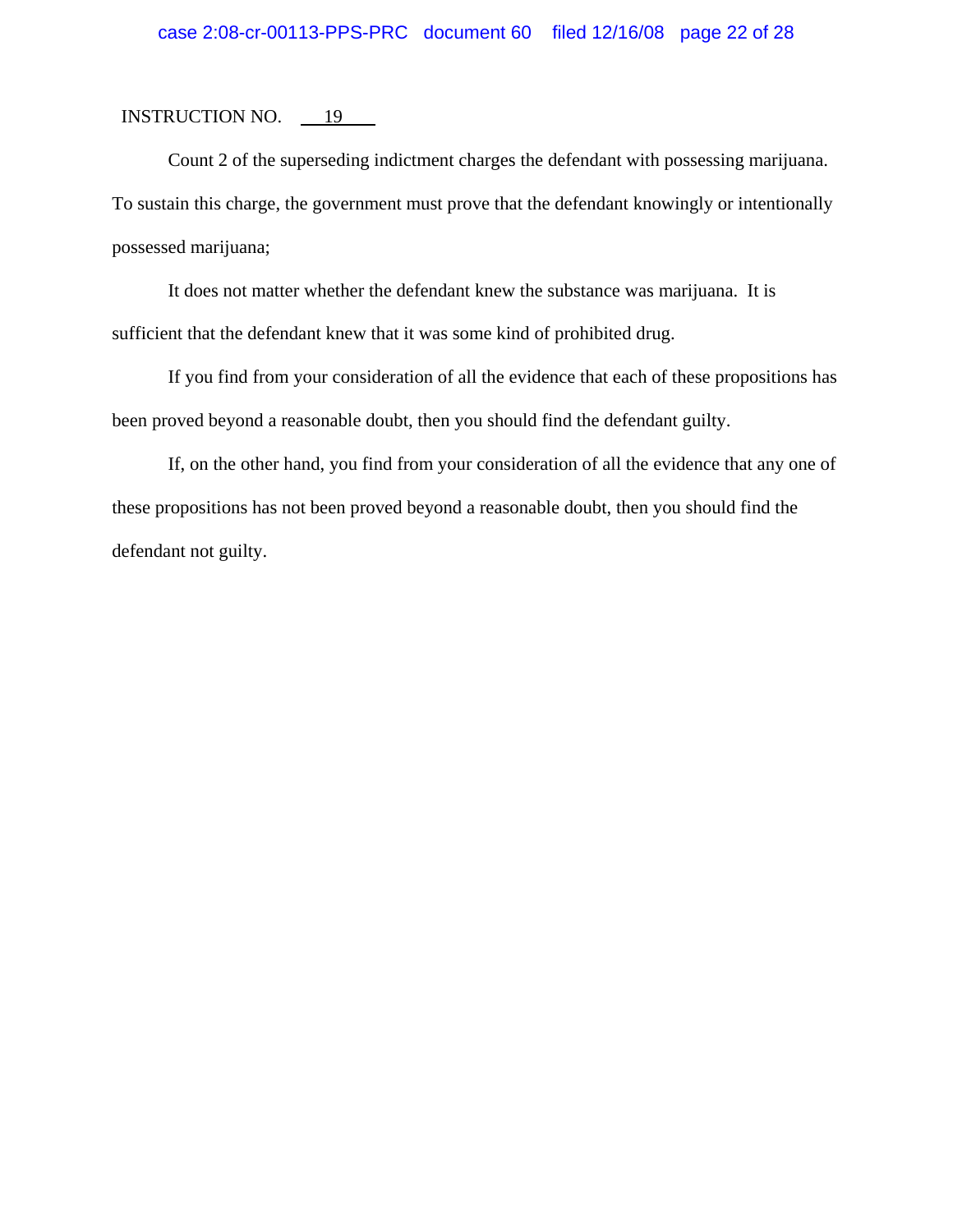You are instructed that marijuana is a controlled substance.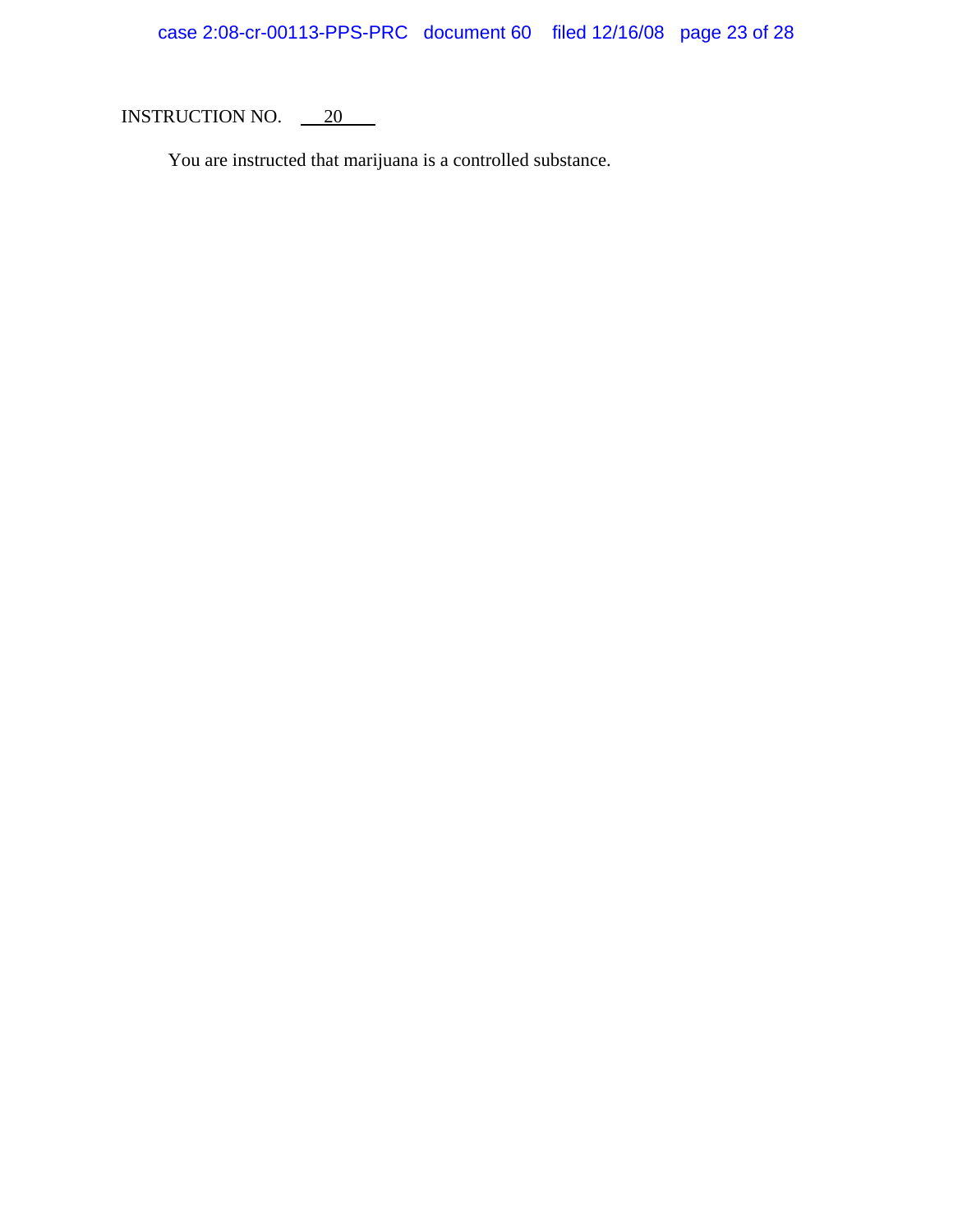## INSTRUCTION NO.  $\qquad 21$

The superseding indictment charges that the offenses were committed "on or about" July 2, 2008. The government must prove that the alleged offenses happened reasonably close to that date but is not required to prove that the alleged offenses happened on that exact date.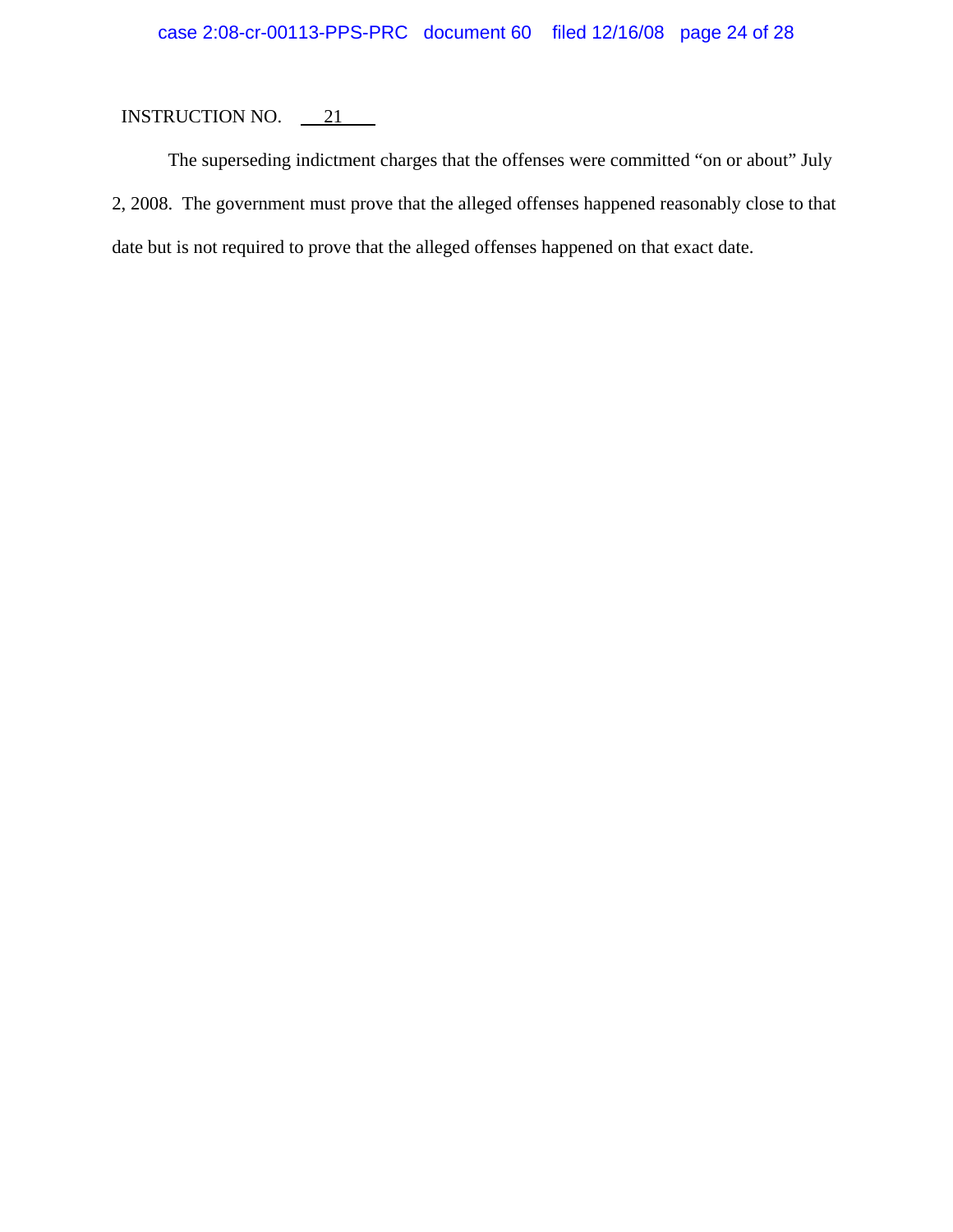Upon retiring to the jury room, select one of your number as your foreperson. The foreperson will preside over your deliberations and will be your representative here in court.

Forms of verdict have been prepared for you.

Take these forms to the jury room, and when you have reached unanimous agreement on the verdict, your foreperson will fill in and date the appropriate form, and each of you will sign it.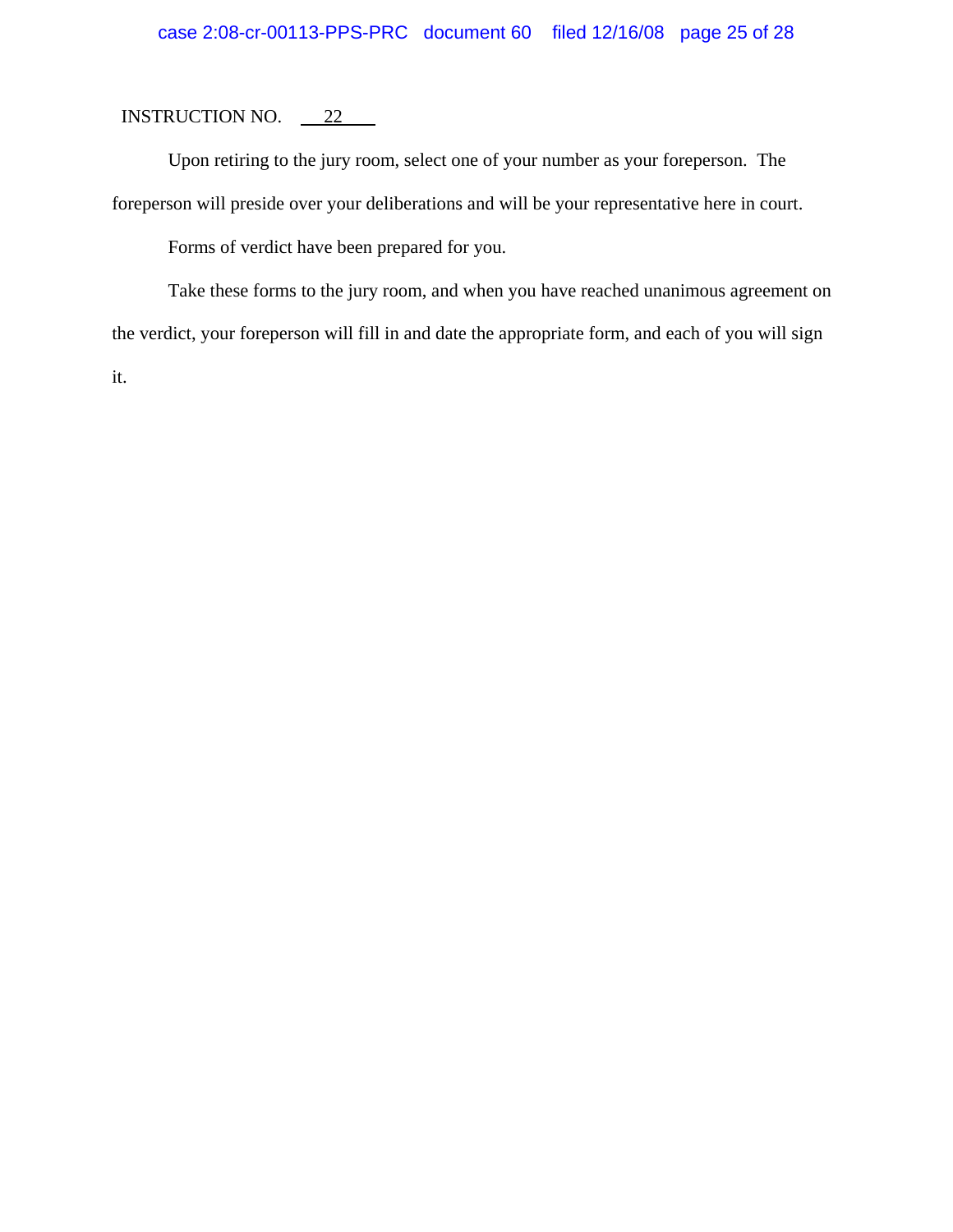Each count of the superseding indictment charges the defendant with having committed a separate offense.

Each count and the evidence relating to it should be considered separately, and a separate verdict should be returned as to each count. Your verdict of guilty or not guilty of an offense charged in one count should not control your decision as to any other count.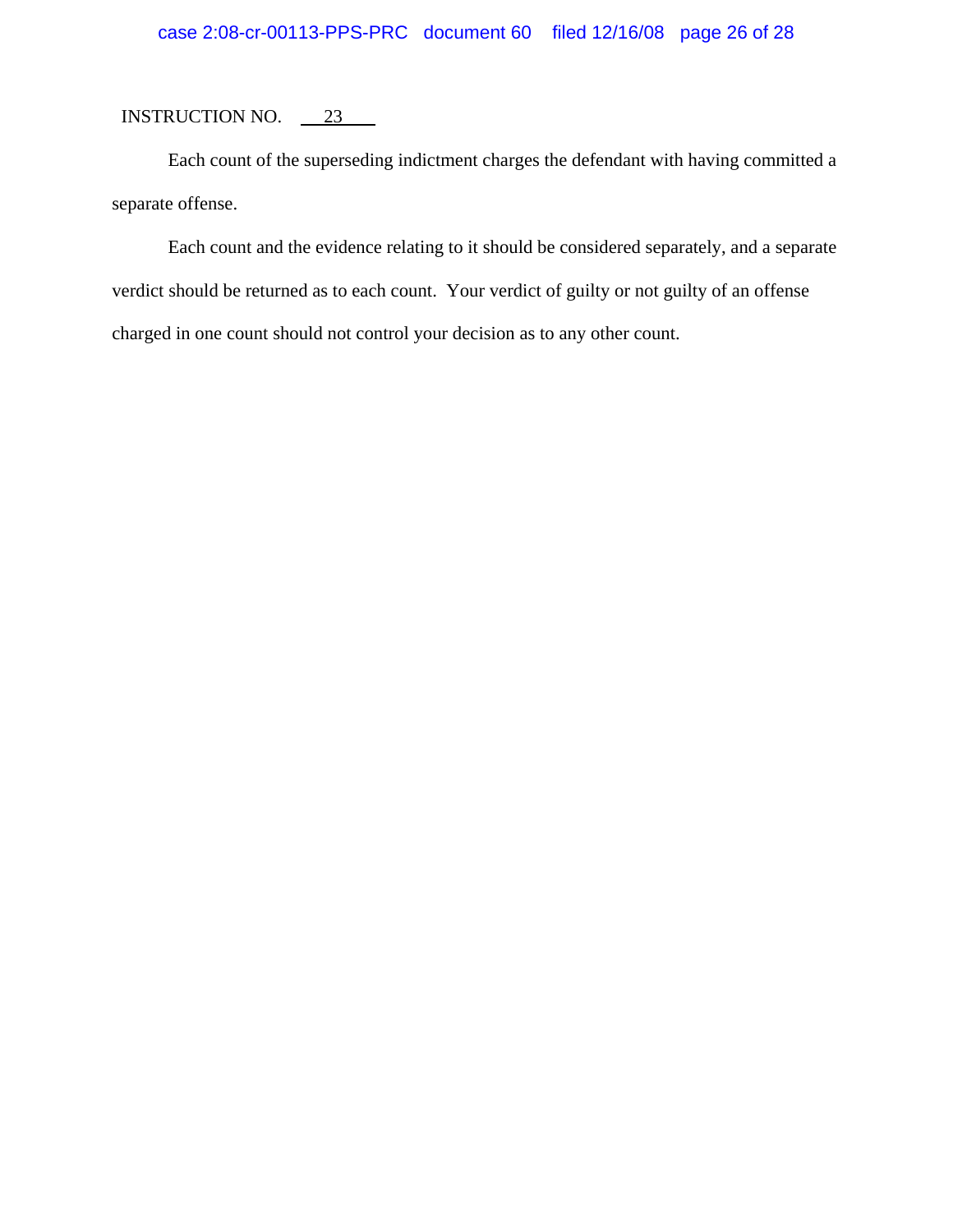# INSTRUCTION NO.  $\frac{24}{24}$

I do not anticipate that you will need to communicate with me. If you do, however, the only proper way is in writing, signed by the foreperson, or if he or she is unwilling to do so, by some other juror, and given to the marshal.